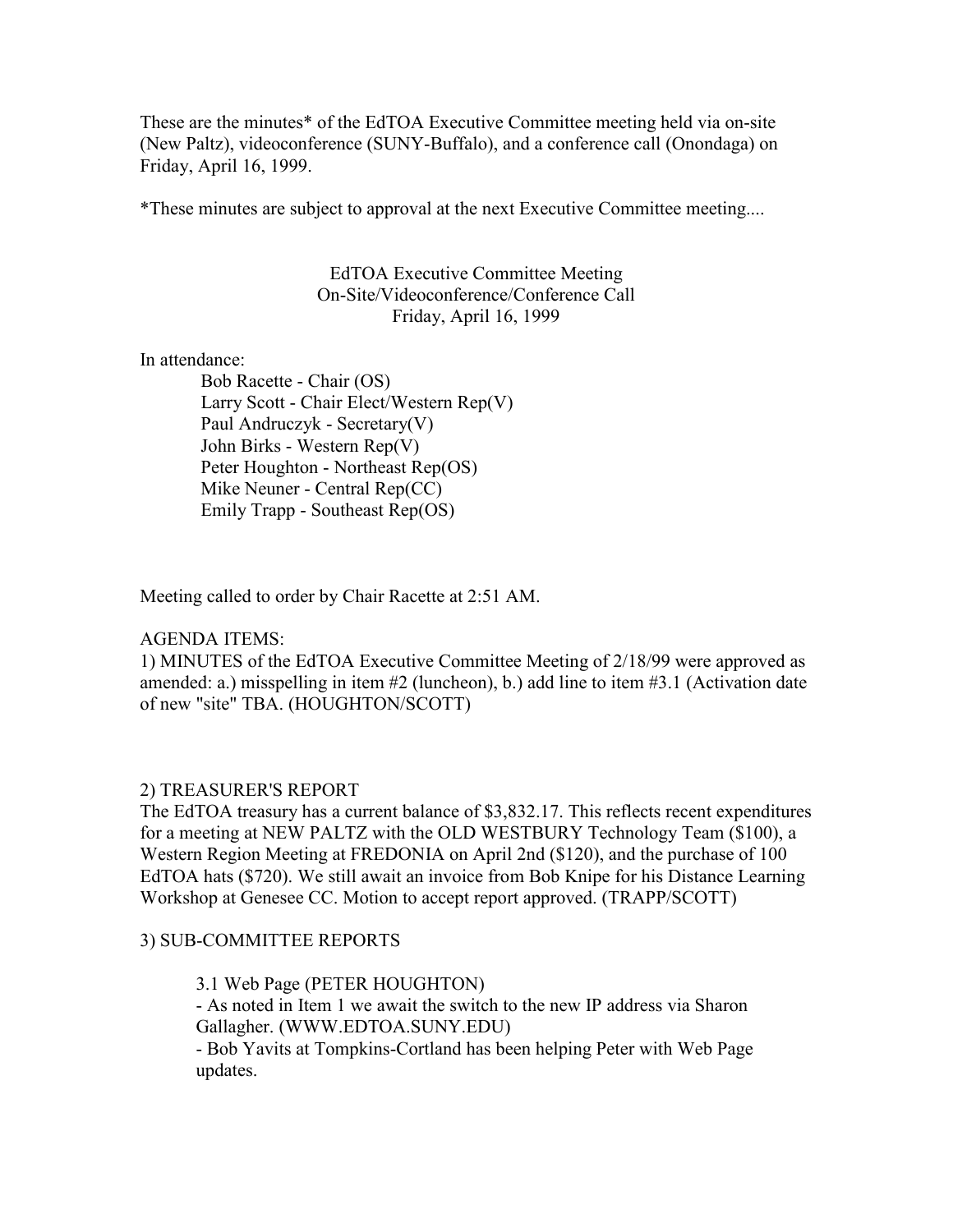3.2 Distance Learning (JOHN BIRKS)

- John reported on a meeting he had at WNED-TV (PBS affiliate in Buffalo). Highlights included: HDTV/establishing partnerships in distance learning initiatives with K-12 schools/Collegius (outside computer consulting firm) is involved in DL/Niagara CC involvement. - Any DL projects almost have to be via a consortium as it appears they would be too costly to go it alone.

3.3 Multi-Media Classrooms (LARRY SCOTT/EMILY TRAPP)

- Larry Poole and his "Technology Team" sent a THANK YOU note to Emily (on-site visit 3/12). Old Westbury continues to gather data via EdTOA's assistance. They have also been to DUTCHESS and STONYBROOK.

- Kevin Lijewski at SUNY-Buffalo has made himself available to all with regard to technical analysis of projection equipment for smart classrooms.

- NEW PALTZ has their first Smart Classroom up and running.

- ONONDAGA will open bids soon for their classroom upgrades. Mike Neuner will share data with Larry Poole.

- The committee membership is listed on the EdTOA Web Page. It may need to be updated.

- Should we make an effort to compile a list of vendors who have provided campuses with support in terms of developing/redesigning smart/hi-

tech/multi-media classrooms? What about giving those vendors a rating? A list of equipment brands that meet with EdTOA's approval?

- Peter has gotten 23 responses to his request for types of video/data projectors/bulbs.

- Future committee conference call is planned.

## 4) MULTI-MEDIA CLASSROOM INITIATIVE (ALIS-EDTOA)

4.1 BOB wrote a letter to Chris Haile requesting a response from her office regarding ideas discussed at the 1/22/99 meeting.

- Meeting is scheduled at ALIS for APRIL 19th.

- The EC discussed a variety of items related to this initiative:

- "release time" versus stipend

- ALIS financial support for Web Site

- Include DL initiatives when appropriate

- How to handle visits from other campuses, especially if high level administrators are involved (i.e., VP's)

- Content of Haile letter to all campus VP's explaining the initiative:

- Opportunity to share SUNY expertise

- Avoid "reinventing the wheel"

- Provide for campus compatibility BUT maintain individuality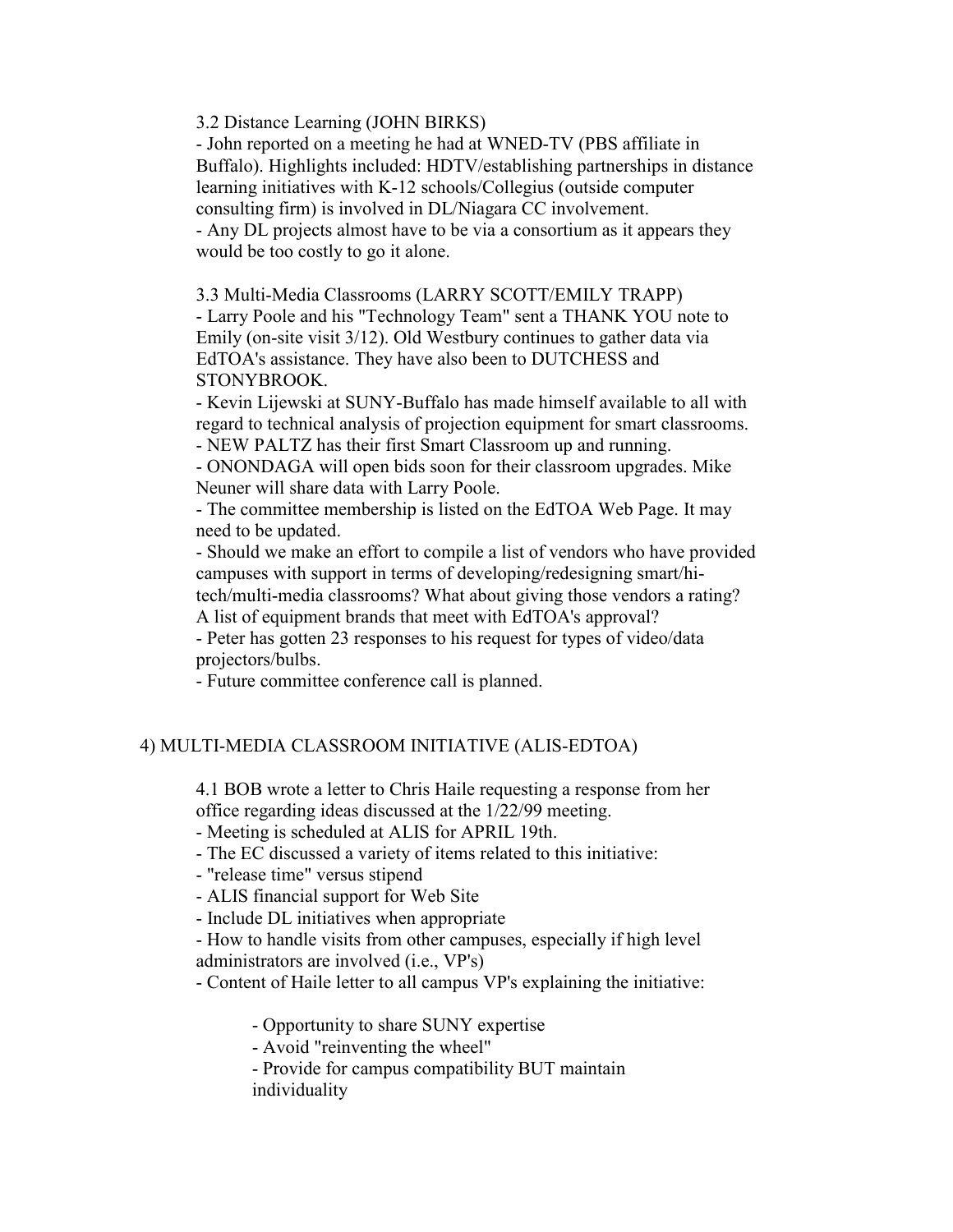- Will ALIS support EdTOA attendance at conferences/workshops related to multi-media classrooms

- Determine, if possible, how much of the EdTOA treasury has been spent on this initiative up to now/share same with Chris Haile

## 5) OLD BUSINESS

## 5.1 Honor Plaques

- PETER reported the plaques will be ready for the STC in June. We need write-ups from PETER (Conti Pollock) and PAUL (Jim Carroll) to be read at presentation of awards during the business meeting on June 7th.

5.2 Recruitment of officers/regional reps

- Question raised as to election procedures if we have more than one candidate for an office(s). Written ballot with majority of ballots cast to be elected.

- Emily suggested we send out an e-mail encouraging EdTOAns to consider an office or regional rep

# 6) NYN/SUNYSAT UPDATE (ROY SAPLIN)

- No report at this time.

- Folks are wondering when NYN/SUNYSAT will be full digital?

### 7)1999 STC

- PETE/LARRY/PAUL reported all required info regarding the EdTOA track is in and ready for inclusion in the program and on the Conference Web Page: http://WWW.STC.SUNY.EDU

- Conference announcement/registration form has been mailed to all EdTOA personnel in the secretary's database.

- The Web Page is up and running and one can register that way.

- PAUL will attend a final STC Planning Committee meeting at the

Holiday Inn on May 10th and provide an update at our next EC meeting.

- We will need a new EdTOA track coordinator for next year.

- Hats are in. Paul has forwarded check to PETER who in turn will deliver to Anaconda Sports.

- Register for the STC as an EDTOAn and receive a hat at the conference after the business meeting.

### 8) NEW BUSINESS

- The COA Listserv circulated a listing of technology fees at SUNY schools